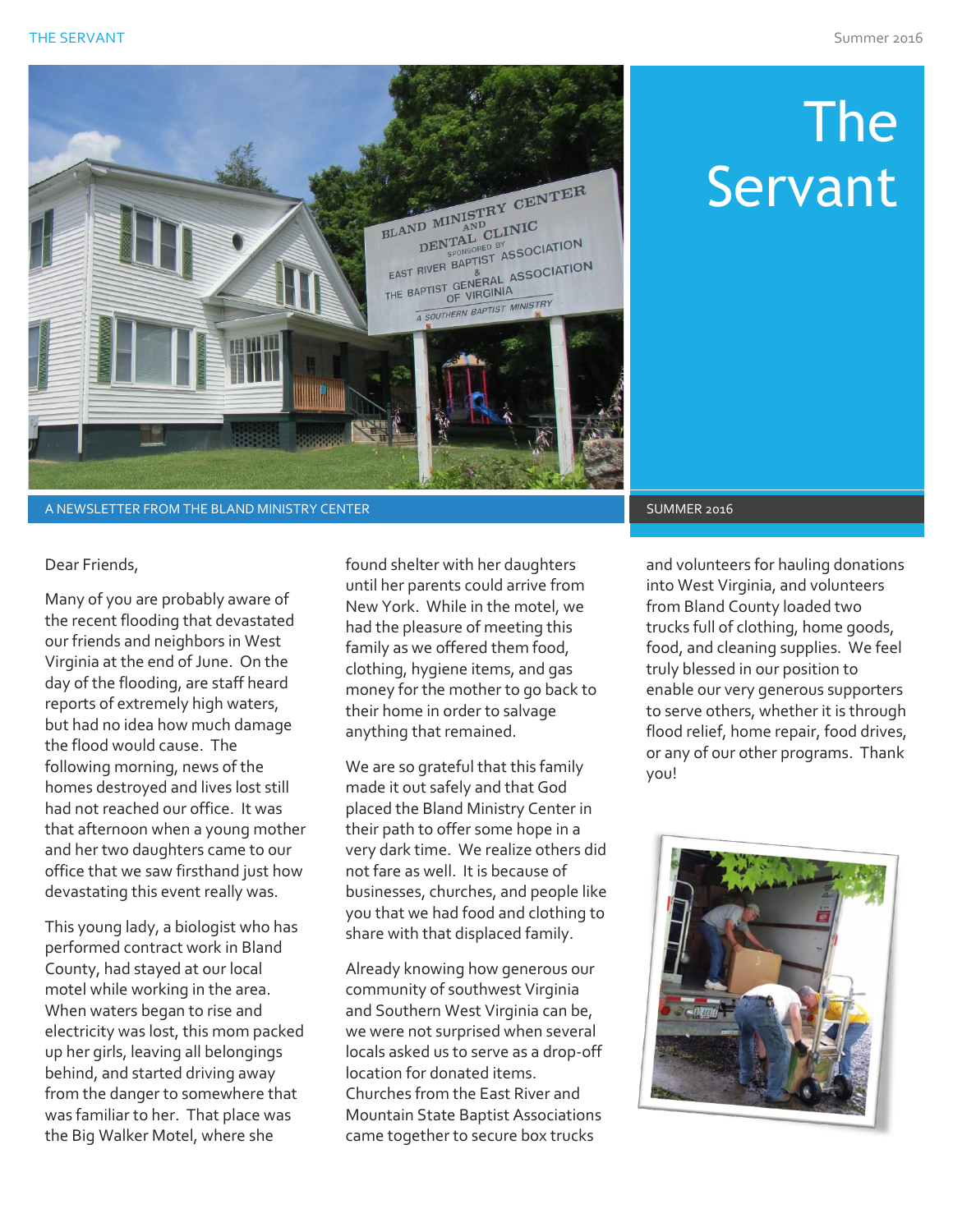#### Partnership Allows for Expanded Dental Services

In 2015, the executive staff of the Bland County Medical Clinic approached Bland Ministry Center regarding an opportunity to expand dental care for our area through a federal grant. Susan Greever, BCMC Executive Director, presented a proposal to the Board of Directors to partner with our dental ministry and provide full time dental treatment for patients throughout southwest Virginia and Southern West Virginia. The dental clinic at the time was staffed by volunteer dentists in addition to two paid dentists and their staff who saw patients from Wythe and Bland Counties only through a grant from the Wythe Bland Foundation. The volunteer and grant-funded clinics were able to have a tremendous impact on the health of our patients. The wait time, however, was very long, and patients were only able to receive emergency care instead of developing a preventative maintenance schedule for oral hygiene. Our Board of Directors voted and agreed to enter in to this partnership with the Bland County Medical Clinic, and the clinic confirmed with the approval of their grant.

In January of this year, the dental clinic began full time operation, Monday through Thursday. The dental staff schedules Wythe Bland Foundation patients on Monday and Tuesday. The Bland County Medical Clinic patient base receives treatment on Wednesday and

Thursday. Bland Ministry patients are seen with \$10.00 copay, while Bland County Medical patients are charged based on a sliding scale fee. Patients with dental insurance are seen during the Medical Clinic days and their insurance is billed. These copays allow BMC to afford expenses not covered by grants, and are in no way meant to hinder patients from receiving services.

The staff and basic procedures have remained the same, but after seven months on this schedule, the Board can certainly tell a difference. Patient wait times are drastically shorter, emergencies are able to be addressed almost immediately, and many patients are able to be served on a preventative basis rather than only when emergencies arise. Another advantage is the vast

resources the Medical Clinic brings to the partnership. Their network and knowledge of funding sources has recently allowed them to purchase digital x-ray machinery to be installed in the dental clinic later this year.

Despite how well things have gone, we could never downplay the importance and continued need of our volunteer dentists! They have been the heartbeat of the clinic since it opened in 1983, and continue to allow us to serve patients who would not otherwise be able to afford dental care for basic or more complex procedures. We still need our current volunteer dentists and have room in our schedule for even more. Please contact the Center if you or someone you know might like to serve.

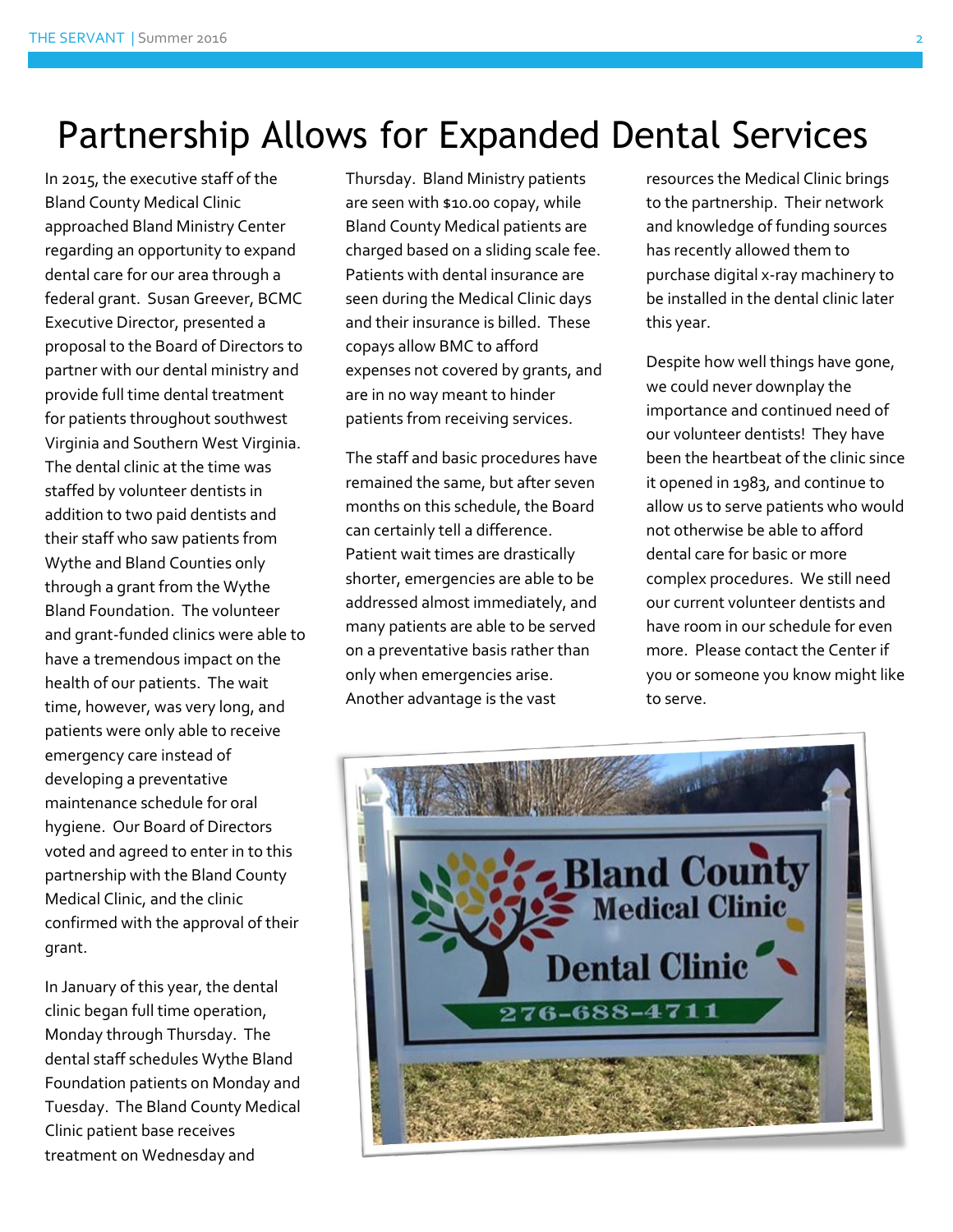## Bear Jam 2016

Bear Jam 2016 was held on June 11 at the Bland County High School football field. Despite extremely warm weather, a large crowd enjoyed local artists Transformed, Casey Lewis, and Craig Whittaker, national recording artists Unspoken and Audio Adrenaline, a Kid Zone, concessions, and great fellowship. Thank you to all the volunteers, sponsors, and everyone in attendance. We can't wait to "Jam" with you next year!







### Back to the Books to include shoe distribution

For years, Bland Ministry Center volunteers and mission teams have helped to distribute school supplies to Bland County Children. This year, BMC will once again work with Bland County Department of Social Services to register local school-age children for new backpacks, all grade-level items, socks, underwear, and a new Bible from Blanket America Ministries. In addition to the standard distribution on August 4, BMC will also offer new shoe vouchers for income-eligible children. Bland Elementary principal, Mrs. Hensley, expressed that many children were outgrowing or wearing out their shoes before their parents were able to purchase a new pair. So children can go to school in comfortable, protective footwear, and so that they may feel confident in their shoes, BMC will offer a one-day distribution on August 6 for children to pick out the perfect pair, and will also allow school officials to request new pairs throughout the school year as needs arise. This program is made possible by a grant from the Wythe Bland Foundation.